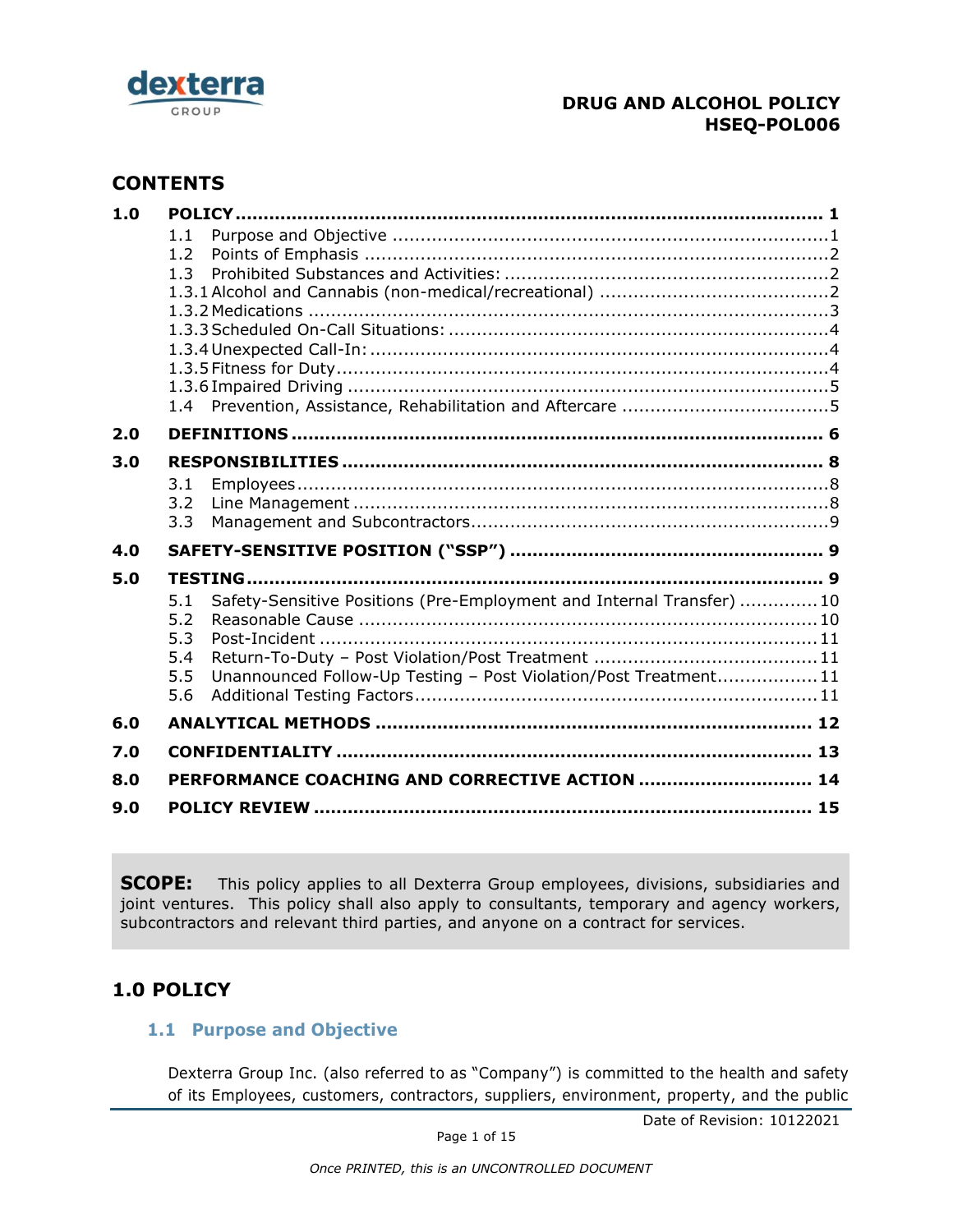

and to maintaining a safe and efficient working environment, while ensuring individuals are treated fairly and with respect.

The use of alcohol and/or drugs can adversely impact business. This can place the integrity, safety, and well-being of our employees, our clients, and others we serve at risk.

The Company continually promotes healthy lifestyles, a no harm safety culture, and environmental responsibility and as such has implemented this Drug and Alcohol Policy to eliminate the negative effects of Alcohol and other Drug use in our workplace.

The Drug and Alcohol Policy addresses the increased risks associated with the use of alcohol and drugs and provides predictable responses when an employee's conduct is in breach of the policy and jeopardizes the safety of the workplace.

#### <span id="page-1-0"></span>**1.2 Points of Emphasis**

- This policy applies when individuals under the scope are engaged in Dexterra Group business and in a Company or client setting, including when operating vehicles, tools, and equipment.
- Accessing assistance or declaring a problem with substance use does not eliminate the requirement for maintenance of safe and acceptable performance levels and compliance with this policy.
- The dignity of employees will be respected and there is a priority on treatment, recovery, and support when a problem with substance use is declared.
- Prior to engaging in Dexterra Group business, individuals are expected to proactively disclose the use of alcohol and/or drugs that may render them unfit for duty.
- The Company reserves the right of access to search any employee and their belongings while on work premises to ensure compliance with this policy.

#### <span id="page-1-1"></span>**1.3 Prohibited Substances and Activities:**

- Using or storing alcohol, cannabis, illicit drugs or drug paraphernalia on Company or client premises or in company vehicles is prohibited,
- The use, possession, cultivation, manufacture, distribution, offer, or sale of illicit drugs or other mood-altering substances, or drug paraphernalia is prohibited,
- Reporting for, or remaining on duty, or on Scheduled On-Call status, under the influence of illicit drugs or other mood-altering substances is prohibited; and/or
- A positive drug test result.

#### <span id="page-1-2"></span>**1.3.1 Alcohol and Cannabis (non-medical/recreational)**

- The following are prohibited:
	- $\circ$  The manufacture, distribution, offer, or sale of an alcoholic beverage or cannabis while on Company business, and on Company or client premises.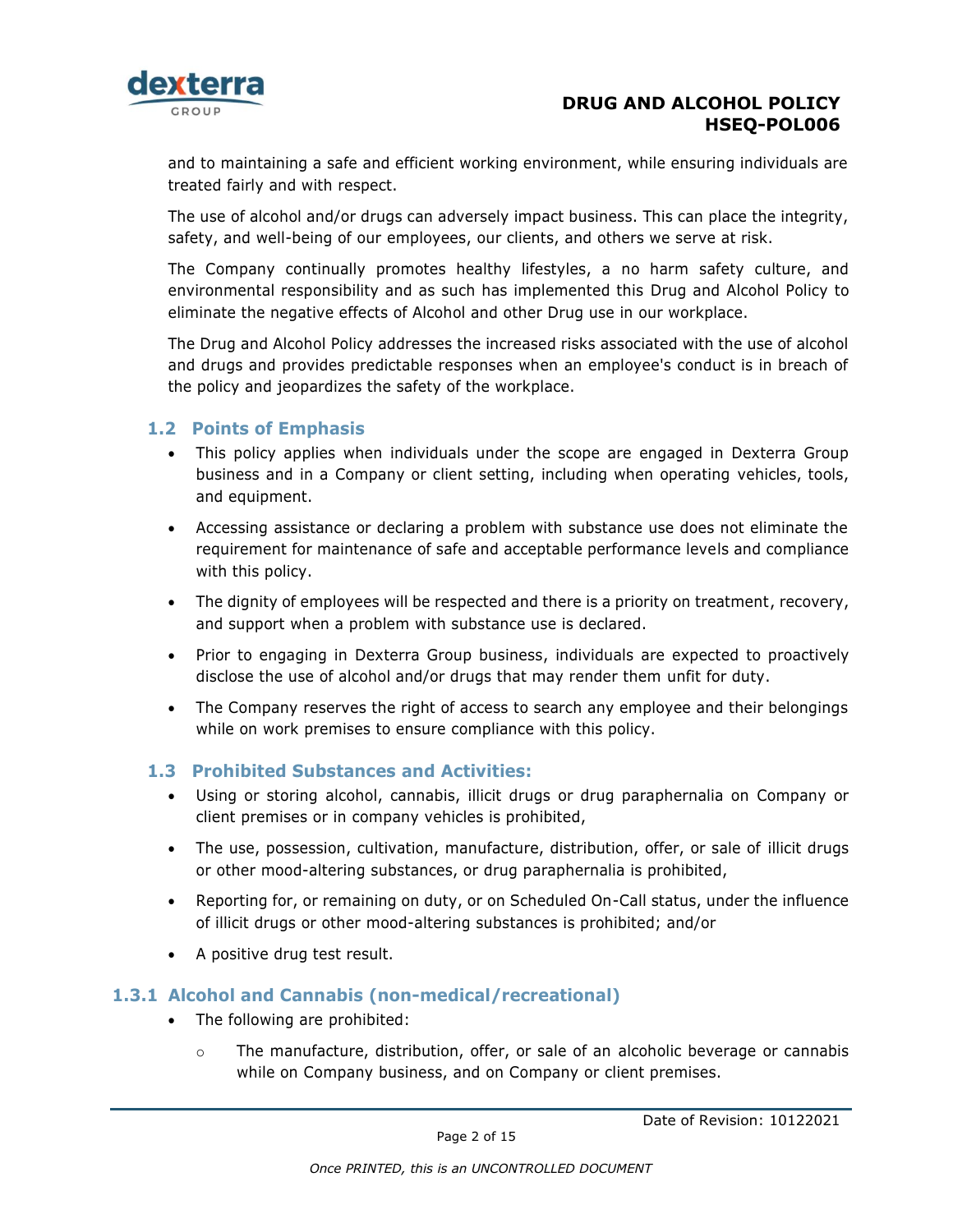

- $\circ$  The use of alcohol or cannabis while on Company business, including when travelling, unless otherwise specified below as an exception.
- $\circ$  The possession of alcohol or cannabis on Company or client premises, unless otherwise specified below as an exception.
- $\circ$  Reporting for, or remaining on duty, or on Scheduled On-Call status, under the influence of alcohol or cannabis from any source, including after consuming at a social event (whether sponsored by the Company or not), or consumption of any product containing alcohol or cannabis when on duty, including during meals or other breaks. Employees who have consumed alcohol or cannabis shall not return to work until their next scheduled shift.
- $\Omega$  An alcohol or cannabis test result as identified in section 6.0
- o Consuming alcohol or cannabis, if involved in an incident subject to investigation as described below under Post-Incident Testing section of this Policy, until they have been tested or advised by the Company that a test is not required.
- $\circ$  The transportation of alcohol or cannabis in a Company vehicle, unless otherwise specified below as an exception.
- Exceptions to the above include the following:
	- $\circ$  The use of alcohol when travelling for business purposes, when at a training event or seminar, or in any other similar business-related situation if the formal business has been completed and the employee is not returning to Company business.
	- $\circ$  If alcohol and/or cannabis is received as a gift, proof that it was a gift should be available and, it must remain sealed and be removed from a Company setting as soon as possible; and
	- $\circ$  Alcohol may be used responsibly at a Company sponsored event which includes any situation where the Company pays for the event expenses. Examples include team building events or business dinners. Also, at externally hosted social events, for example, a charity fundraising event, business mixer, or golf tournament, provided the context of the event pertains to Company business, and only once any formal business has been completed.

#### <span id="page-2-0"></span>**1.3.2 Medications**

- For the definition of medication, refer to the **Definitions section**
- The Company recognizes that employees may have a clinical need to take prescription and non-prescription medications for their health and well-being.
	- $\circ$  Employees are required to responsibly use all prescription and non-prescription medications in accordance with its intended use, an authorized prescriber's or manufacturer's instructions, or in the case of cannabis for medical purposes, the medical documentation.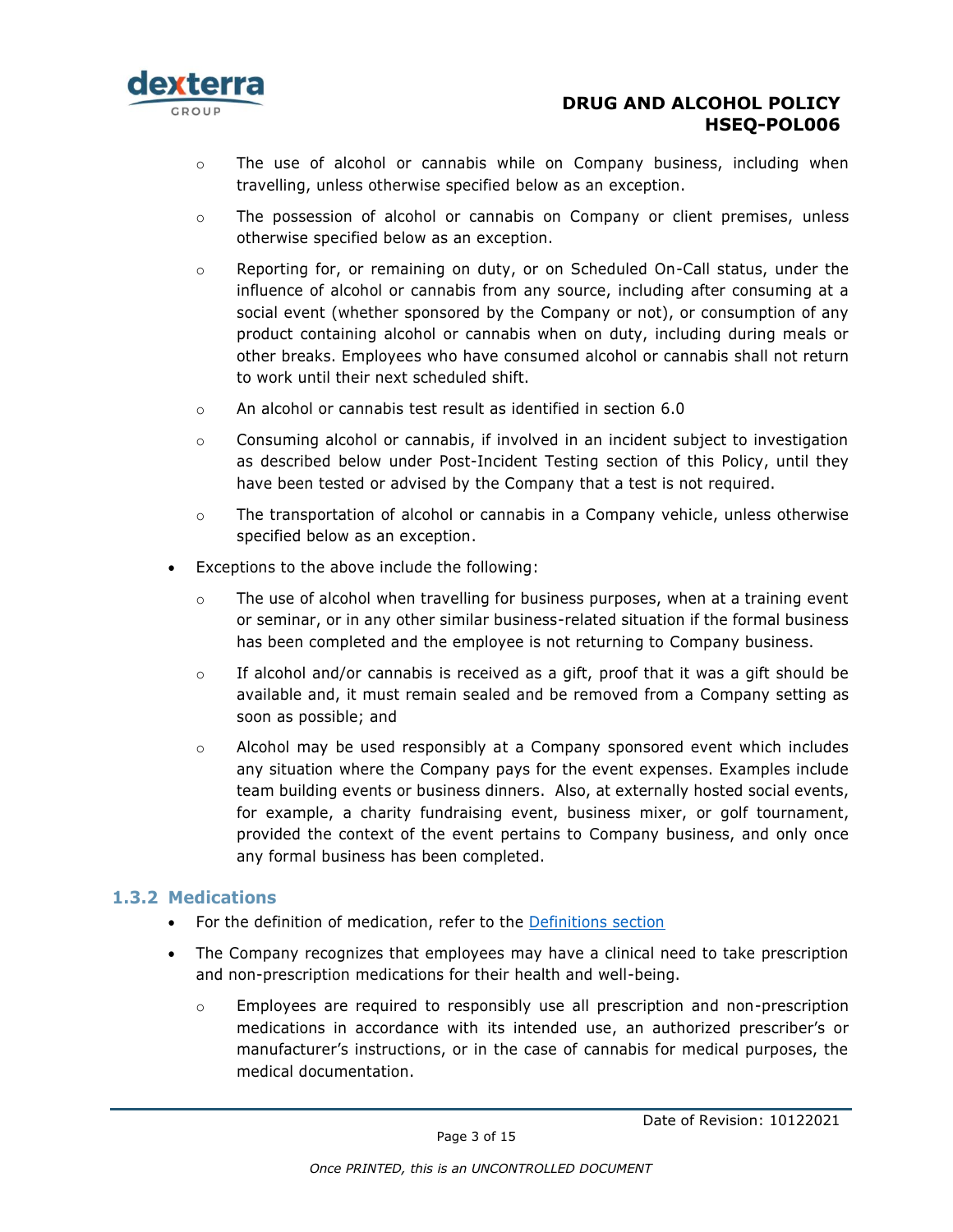

- The following are prohibited for employees while on Company business, and a violation of this policy:
	- $\circ$  the use of medications that inhibit an employee's ability to perform Company business, safely and productively.
	- $\circ$  the intentional misuse of Medications (e.g., not using the Medication as it has been prescribed, using someone else's prescription Medication, combining Medication and Alcohol use against direction).
	- $\circ$  the possession of prescription medications which were not prescribed to them or cannabis for medical purposes without medical documentation.
	- o the unauthorized distribution, offering, or sale of medications.
	- o reporting for, or being on duty, while under the influence of a Medication that affects one's ability to perform duties safely; and
	- $\circ$  failing to report to a Supervisor or designate the use of a Medication that could affect one's ability to perform duties safely.

### <span id="page-3-0"></span>**1.3.3 Scheduled On-Call Situations:**

• Company employees are expected to remain fit for Company business and in compliance with this policy when on-call

#### <span id="page-3-1"></span>**1.3.4 Unexpected Call-In:**

- If unexpected circumstances arise where an off-duty Company employee is requested to perform unscheduled Company business, it is the responsibility of the employee to:
	- o decline the call following the use or consumption of alcohol and/or drugs that render them not fit for company business.

#### <span id="page-3-2"></span>**1.3.5 Fitness for Duty**

- In the context of this Policy, being fit for duty means being able to perform assigned duties safely and acceptably without any limitations due to the use or after-effects of Alcohol, Illicit Drugs, medications, or Mood-Altering Substances.
- If Medication(s) the employee is/are using could impact their Fitness-for-Duty, where no safe alternative Medication(s) or treatment choice can be identified, the employee can investigate with their supervisor or designate whether Modified or alternative duties are warranted and available to ensure they are able to perform their duties safely.
- Immediately removing themselves from duty and advising their supervisor or designate when feeling any cognitive or physical limitations that could negatively affect their ability to perform their duties safely. The employee will be removed from Safety-Sensitive Position duties until these investigations are complete. If further information is required, with respect to the nature of the Employee's work limitations, illness, medication or treatment plan, the employee shall be asked to provide that information with the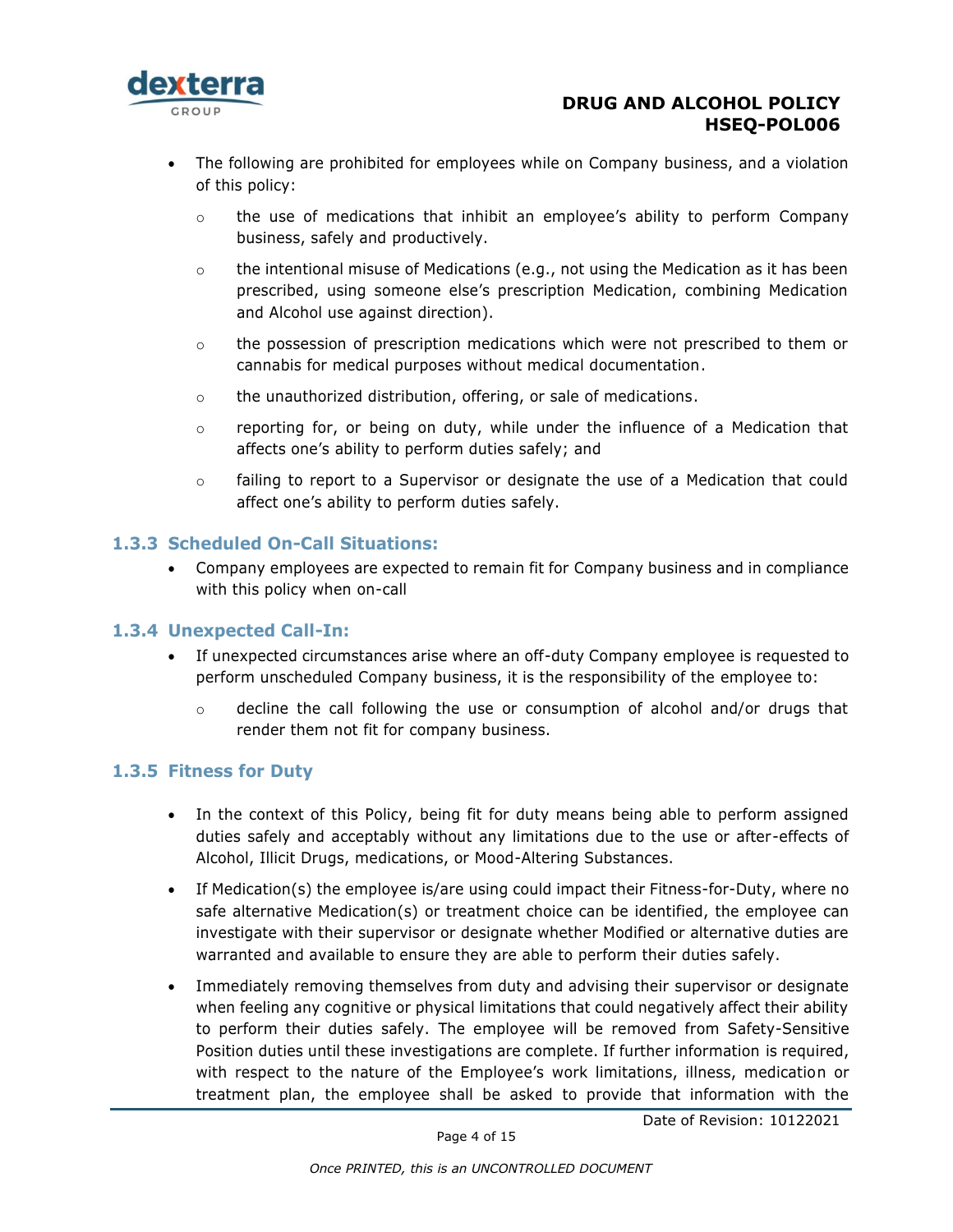

assistance of their treating physician. The Company reserves the right, through a thirdparty medical provider, and without additional consent from the employee, to review this information with their treating physician. The Company reserves the right, through a third-party medical provider, and with the consent of the employee to confirm the nature and duration of modified work requirements with the treating physician, without any breach in medical confidentiality. The required information will first be sought through the employee directly.

- When there is reason to believe an employee is not fit for duty for reasons believed to be related to the consumption or use of alcohol and/or drugs, the employee shall not be permitted to engage in Company Business.
- Steps will be taken to have the employee taken to a safe location and not return to business until deemed fit.

#### **1.3.6 Impaired Driving**

<span id="page-4-0"></span>• It is prohibited for an employee while on Company Business or in a Company vehicle (owned, leased, or rented) to engage in impaired driving.

### <span id="page-4-1"></span>**1.4 Prevention, Assistance, Rehabilitation and Aftercare**

#### • **Prevention**

- o Information is available on health and safety issues related to Alcohol and Drug use, and the process required to access assistance.
- o Employees are encouraged to access the Employee and Family Assistance Program (EFAP), their personal physician, or appropriate community services for assistance with an Alcohol or Drug problem.

#### • **Assistance/Rehabilitation**

 $\circ$  The Company recognizes that Alcohol and Drug dependencies are treatable illnesses, and that early intervention greatly improves the probability of a lasting recovery. Employees who suspect they have a substance dependency, or emerging Alcohol or Drug problem, are encouraged to seek advice and follow appropriate treatment plans promptly before job performance is affected or violations of this Policy occur.

#### • **Request for Assistance**

- $\circ$  Employees who specifically request help with an Alcohol or Drug problem through their Manager, Human Resources, HSEQ, or another Management representative shall be referred for a SAP/E assessment. They shall be supported through a treatment and aftercare program consistent with the assessor's recommendations, the applicable benefits coverage if available or other resources.
- o Employees shall comply with recommended treatment and aftercare programs provided by the SAP/E, and as set out in a Return-to-Duty Agreement with the Company.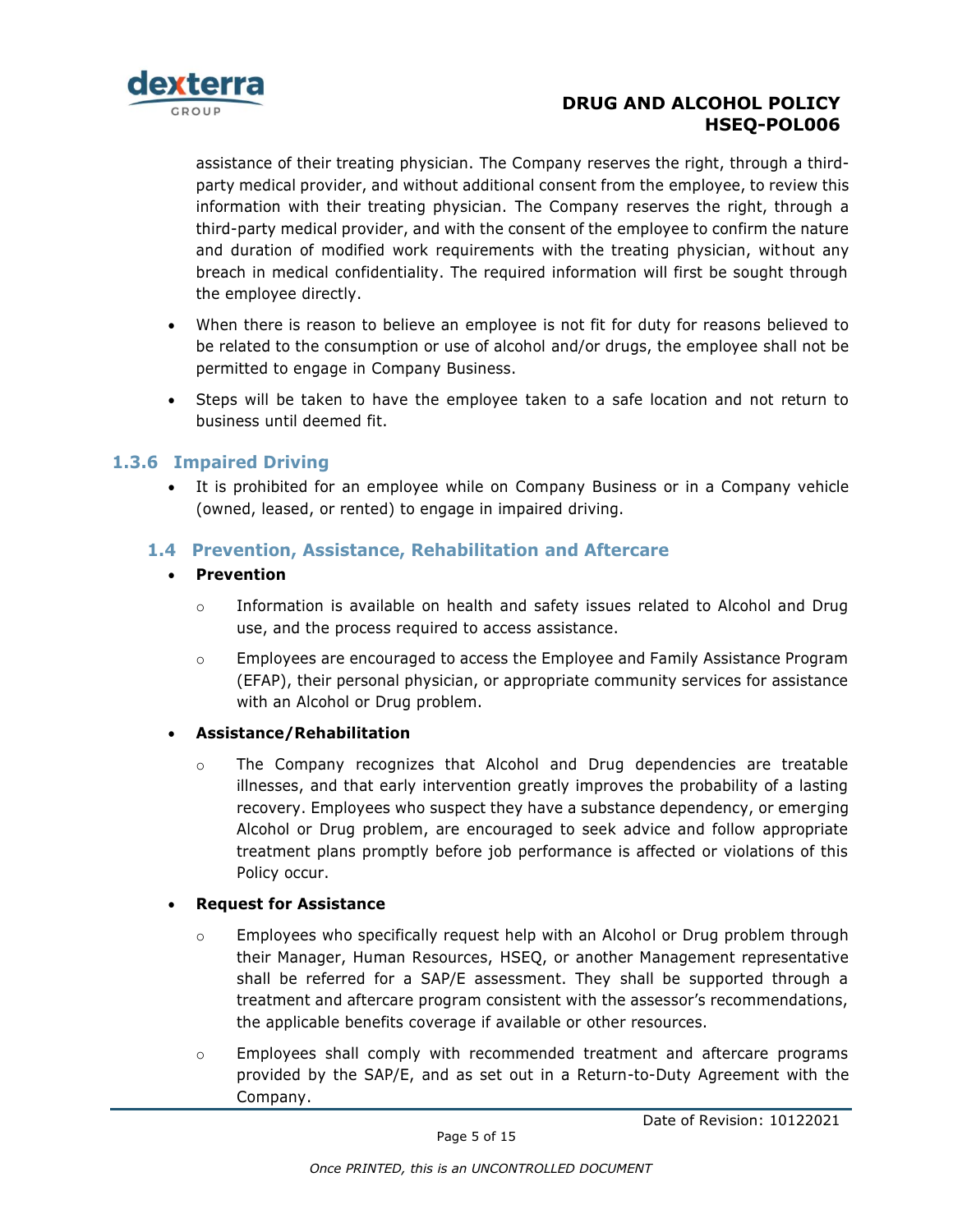

#### • **Responsibilities of Employees**

- o Obtaining assistance or acknowledging a Drug or Alcohol problem does not eliminate the need to maintain safe and acceptable performance levels. Should corrective action or testing be warranted, it cannot be avoided by a request for assistance with a Drug or Alcohol problem, or by disclosing that the Employee is already involved in a treatment program.
- **Aftercare**
	- $\circ$  All Employees who complete primary treatment (e.g., residential or out-patient treatment) for Alcohol or Drug problems, whether through a request for assistance or after a violation of this Policy, shall participate in an aftercare program recommended by the SAP/E or appropriate addictions professional when returning to duty to help them maintain recovery. Employees shall enter into a written Return-to-Duty Agreement which outlines the conditions governing their return to work and consequences for failing to meet those conditions.
	- o In addition, where a medical professional, SAP/E, or other counseling professional advises that there may be a risk that would prevent an Employee from doing their normal job safely, a medical work modification may be issued and the Employee may be assigned to alternate duties if available, and at the discretion of the Company.

| <b>This Term:</b>       | Means:                                                                                                                                                                                                                                                                                                                                                                                                                                                                                                                                                                                                |
|-------------------------|-------------------------------------------------------------------------------------------------------------------------------------------------------------------------------------------------------------------------------------------------------------------------------------------------------------------------------------------------------------------------------------------------------------------------------------------------------------------------------------------------------------------------------------------------------------------------------------------------------|
| Acts and/or Omissions   | Actions and/or omissions of an Employee that may be a contributing factor in<br>causing a Significant Incident to occur, and include, but are not limited to:<br>a. Failing to adhere to a standard, code, practice, process, or procedure that is<br>reasonable to expect the Employee to have known or understood.<br>b. Failing to use when required, or improperly use, any tools, equipment, and/or<br>PPE; and<br>c. Recognizing but failing to address a hazard, or failing to recognize a hazard,<br>that a competent worker would have reasonably been expected to recognize and<br>control. |
| Alcohol                 | Any substance that may be consumed and that has an alcoholic content in excess<br>of 0.5 percent by volume.                                                                                                                                                                                                                                                                                                                                                                                                                                                                                           |
| Alcohol and Drug Test   | The test administered in accordance with the testing standards in this policy that<br>is used to determine if an employee is in violation of the requirements of this<br>policy.                                                                                                                                                                                                                                                                                                                                                                                                                      |
| <b>Company Business</b> | All business activities undertaken by Employees in the course of Company<br>operations, whether conducted on or off Company premises or client premises. It<br>includes situations where an Employee is representing or could reasonably be<br>perceived as representing the Company in the performance of duties.                                                                                                                                                                                                                                                                                    |
| Drug                    | Means any drug, substance, chemical or agent, the use or possession of which is<br>unlawful in Canada and US and includes any otherwise legal but illicitly used<br>substance, chemical, Medication, over-the-counter Drugs, Tetrahydrocannabinol<br>(THC)-containing substances, and synthetic forms of illegal substances, the use of<br>which has the potential to change or adversely affect the way a person thinks,                                                                                                                                                                             |

## <span id="page-5-1"></span><span id="page-5-0"></span>**2.0 DEFINITIONS**

Page 6 of 15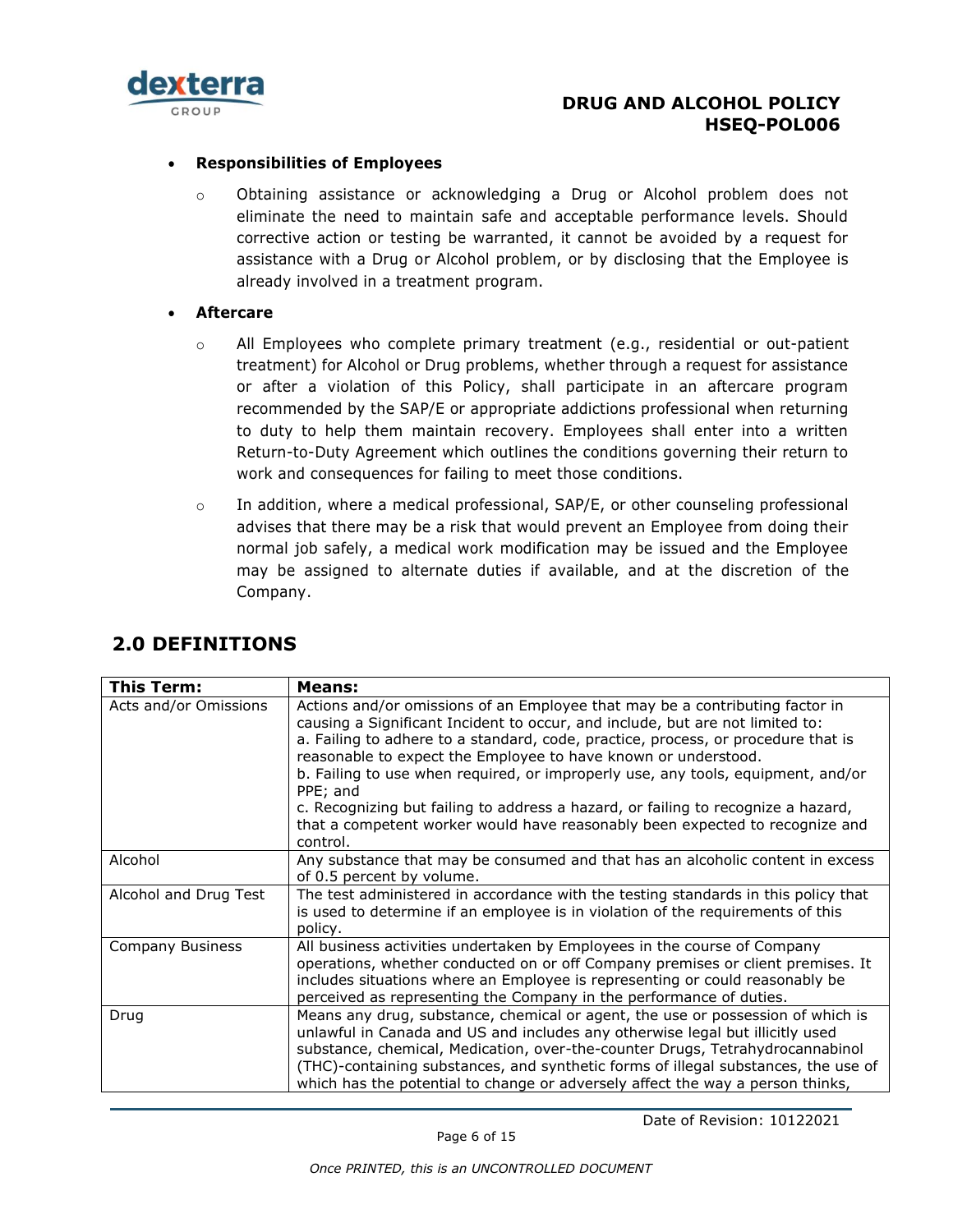

| <b>This Term:</b>                                 | <b>Means:</b>                                                                                                                                                                                                                                                                                                                                                                                                                                                                                                                                                                                                                                                                                                                                                                       |
|---------------------------------------------------|-------------------------------------------------------------------------------------------------------------------------------------------------------------------------------------------------------------------------------------------------------------------------------------------------------------------------------------------------------------------------------------------------------------------------------------------------------------------------------------------------------------------------------------------------------------------------------------------------------------------------------------------------------------------------------------------------------------------------------------------------------------------------------------|
|                                                   | feels or acts. For the purposes of the Policy, Drugs of concern are those that<br>inhibit a worker's ability to perform his or her job safely and productively.                                                                                                                                                                                                                                                                                                                                                                                                                                                                                                                                                                                                                     |
| Drug Paraphernalia                                | Any personal property associated with the use of any Drug, substance, chemical<br>or agent, the possession of which is unlawful, including any product or device that<br>may be used to attempt to tamper with a testing sample.                                                                                                                                                                                                                                                                                                                                                                                                                                                                                                                                                    |
| <b>Illicit Drug</b>                               | Any Drug or substance that is not legally obtainable and whose use, sale,<br>possession, purchase, or transfer is restricted or prohibited by law.                                                                                                                                                                                                                                                                                                                                                                                                                                                                                                                                                                                                                                  |
| Medication                                        | Refer to any Drug, substance, chemical or agent used for medicinal purposes<br>obtained legally including over-the-counter medications or through a doctor's<br>prescription.                                                                                                                                                                                                                                                                                                                                                                                                                                                                                                                                                                                                       |
| Mood-Altering<br>Substance                        | Refers to any product that is legally or illegally used, resulting in cognitive or<br>physical limitations that negatively impact performance on the job.                                                                                                                                                                                                                                                                                                                                                                                                                                                                                                                                                                                                                           |
| Post-Incident                                     | The period after an incident has occurred, when an Alcohol and Drug Test may be<br>conducted.                                                                                                                                                                                                                                                                                                                                                                                                                                                                                                                                                                                                                                                                                       |
| Reasonable Cause or<br>Reasonable Grounds         | Includes information established by the observation of the actions, appearance or<br>conduct of an individual when on duty, reporting of duty or on a scheduled call<br>that are indicative of the use of Drugs or Alcohol, and may include but are not<br>limited to observed use or evidence of use of a Drug or Alcohol, changes in job<br>performance, erratic or atypical behavior, physical appearance or changes in<br>physical appearance, changes in speech patterns, changes in attendance record or<br>unexplained absences during regular work hours, smell associated with Alcohol or<br>Drugs on the individual or in the vicinity, the presence of Alcohol, Drugs or Drug<br>Paraphernalia on the individual or circumstances surrounding a Significant<br>Incident. |
| Refusal to Test                                   | Refusal to test includes:<br>• Failure of an Employee to report directly for a test, and/or refusal to submit<br>to a test<br>Failure to provide a valid specimen absent a documented medical condition<br>A confirmed attempt to tamper with a test sample<br>Refusal to agree to disclosure of a test result<br>Attempting to avoid a test by failing to report involvement in an incident<br>which may require testing or by avoiding Management following involvement<br>in an incident<br>Failure to advise of release from hospital if testing is delayed for medical<br>reasons<br>Failing or refusing to attend certification testing where required under the<br>Policy; and<br>• Any attempt to disrupt or impede the testing process.                                    |
| Return-to-Duty<br>Agreement                       | A binding written agreement signed by the Employee governing the terms and<br>conditions they must abide by in returning to work after a Drug or Alcohol related<br>incident.                                                                                                                                                                                                                                                                                                                                                                                                                                                                                                                                                                                                       |
| Scheduled On-Call                                 | Specifically designed scheduling, wherein the Employee is assigned set times and<br>dates when they can expect to be called in to work as required by stand-by and<br>excludes situations where an individual's position responsibilities result in the<br>possibility that he/she could be called unexpectedly at any time.                                                                                                                                                                                                                                                                                                                                                                                                                                                        |
| Substance Abuse<br>Professional/Expert<br>(SAP/E) | Means a licensed physician, a licensed or certified social worker, a licensed or<br>certified psychologist, a licensed or certified Employee assistance expert, or an<br>Alcohol and Drug abuse counsellor.                                                                                                                                                                                                                                                                                                                                                                                                                                                                                                                                                                         |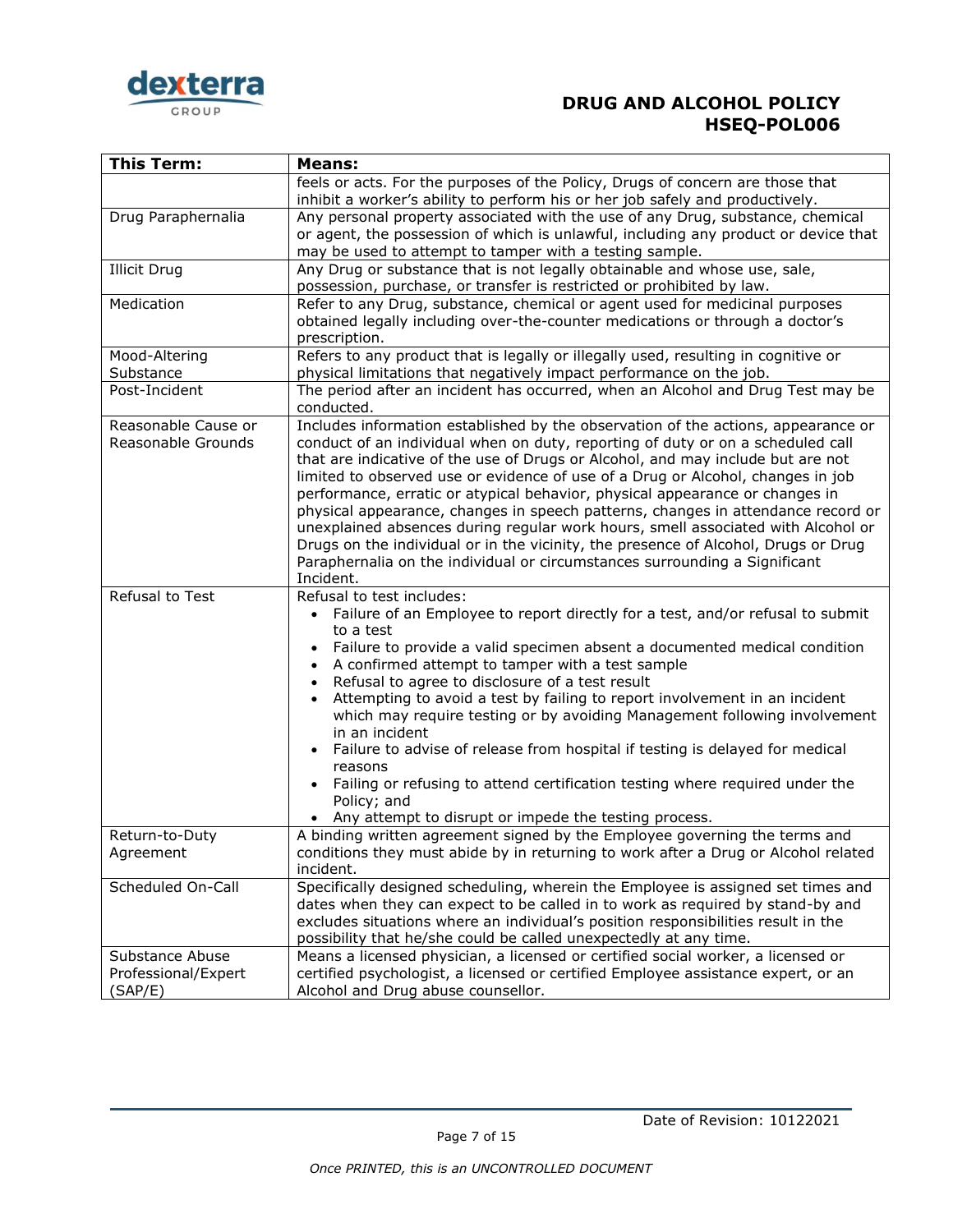

# <span id="page-7-1"></span><span id="page-7-0"></span>**3.0 RESPONSIBILITIES**

#### **3.1 Employees**

- Report to work fit for duty in all instances.
- Be aware that alcohol and/or drugs must not impact the safe performance of their duties and the Company is committed to support workers in the early prevention and identification of substance use that impacts Company Business.
- If an employee knows someone at work has a substance use problem, they have a personal responsibility to ensure the safety of themselves and others. Part of that responsibility would be to encourage and help that individual seek assistance through an employee assistance service or a supervisor. If that individual is putting him or herself or others in danger, the employee has a responsibility to report that individual to their supervisor.
- Ensure they understand and comply with this Drug and Alcohol policy as part of their obligation to perform work activities in a safe manner. In addition to this policy, employees may be subject to following a client's policy and the requirements laid out in the client's policy.
- Use prescription, including medical marijuana, and non-prescription drugs responsibly, be aware of potential side effects and notify their supervisor of any potential unsafe side effects where applicable.
- Employees are advised to make their physicians or pharmacists aware of their safetysensitive position and any other medications they may be taking.
- Notify their line manager when there is a breach or potential breach of policy.
- For employees who require a valid driver's license in the performance of their duties must notify their line manager if driving privileges have been lost or suspended due to alcohol or drug use.
- Employees are encouraged to voluntarily request help if they believe they require help for an alcohol and/or drug addiction; and
- Encourage and support colleagues to seek assistance with possible addictions.
- Co-operate with any investigation into a violation of this Policy, including participating in the testing program as, and when required to do so, under this Policy.
- Hold themselves accountable for their own actions by not impacting Company Business through the use of alcohol and/or drugs.

#### <span id="page-7-2"></span>**3.2 Line Management**

- Be knowledgeable about the Drug and Alcohol Policy, applicable procedures and any client Drug and Alcohol requirements that might apply.
- Ensure they understand and comply with the Drug and Alcohol Policy as part of their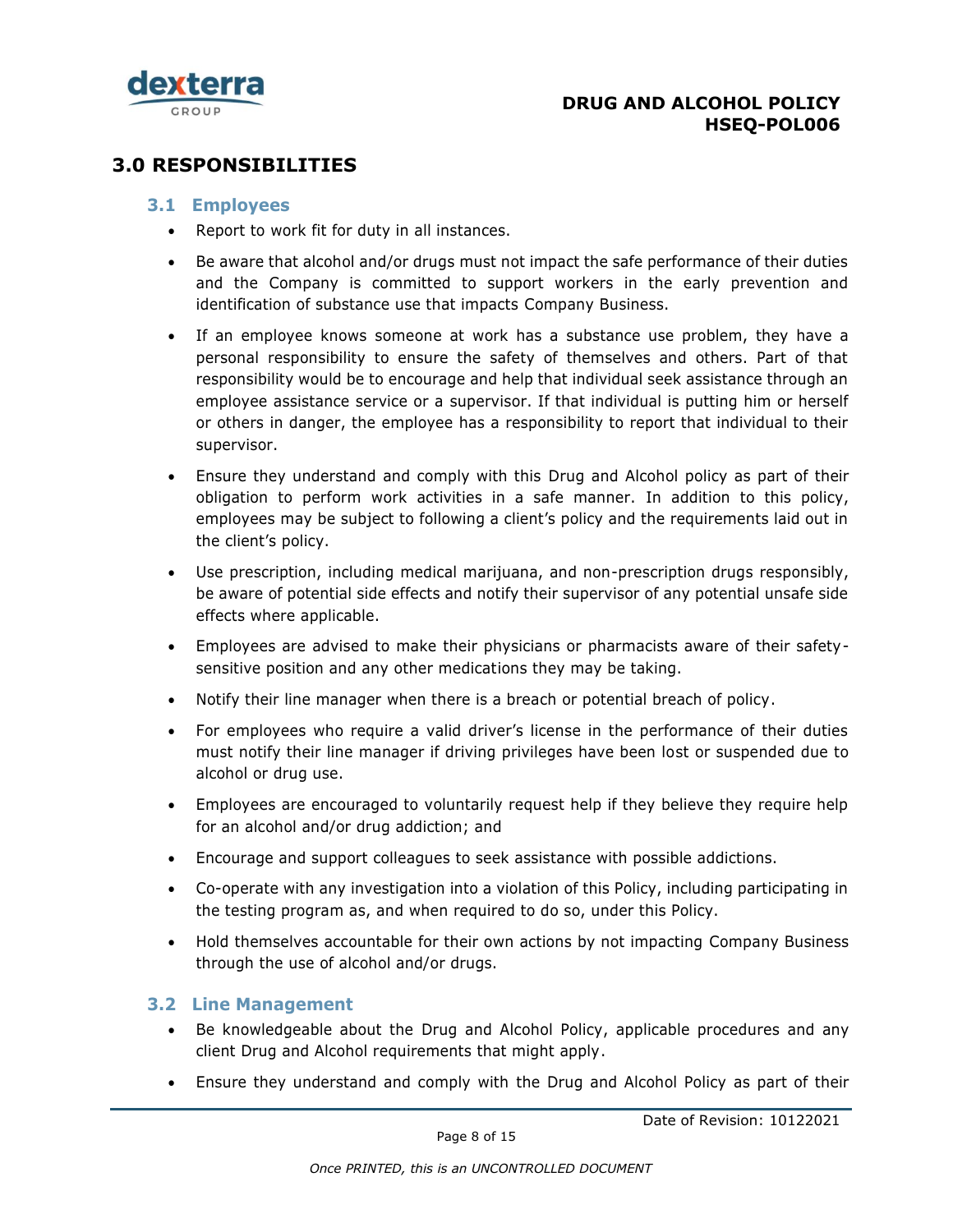

responsibility to perform their work-related activities in an effective and safe manner.

- Be knowledgeable about the use of alcohol and drugs and be able to recognize behaviors and other indicators of the use of alcohol and drugs.
- Consult higher levels of management, Human Resources and/or HSEQ for assistance on potential accommodation cases, including, but not limited to, prescription drugs, including medical marijuana; and
- Don't Walk By and act on reported or suspected alcohol or drug use by employees or other contractors on-site.

#### <span id="page-8-0"></span>**3.3 Management and Subcontractors**

- Provide a safe workplace.
- Provide programs that emphasize awareness, education, and training with respect to the use of alcohol and drugs; and
- Ensure that all employees understand the existence and content of the drug and alcohol Policy as part of employee orientations to that Company, including testing procedures.
- Ensure arrangements for a Substance Abuse Professional/Expert (SAP/E) assessment if an Employee says they have a problem with alcohol or drugs.
- Approve referrals for an alcohol and drug test in a post-incident or reasonable cause situation as and when required to do so under this Policy.

# <span id="page-8-1"></span>**4.0 SAFETY-SENSITIVE POSITION ("SSP")**

At the Company, a number of our positions are considered Safety-Sensitive. A SSP means a position in which the employee has a key or direct role in an operation where if actions or decisions are not carried out properly, it could result in a serious incident affecting the health or safety of employees, contractors, customers, the public, and/or the environment or an inappropriate response or failure to respond to an emergency or operational situation.

Employees who are required to temporarily provide relief in a safety-sensitive position and leaders who directly supervise safety-sensitive positions and who may perform the same duties or exercise the same responsibilities are deemed to hold SSPs as well. SSPs include, but are not limited to, all management and employees who perform the following:

- Involvement in activity of driving (on Company Business).
- Working with or near electrical systems including power lines.

<span id="page-8-2"></span>See the Safety-Sensitive Positions Guidance document for more information.

## **5.0 TESTING**

The following table identifies the testing circumstances and applicable positions. A Refusal to Test is a violation of this Policy.

Page 9 of 15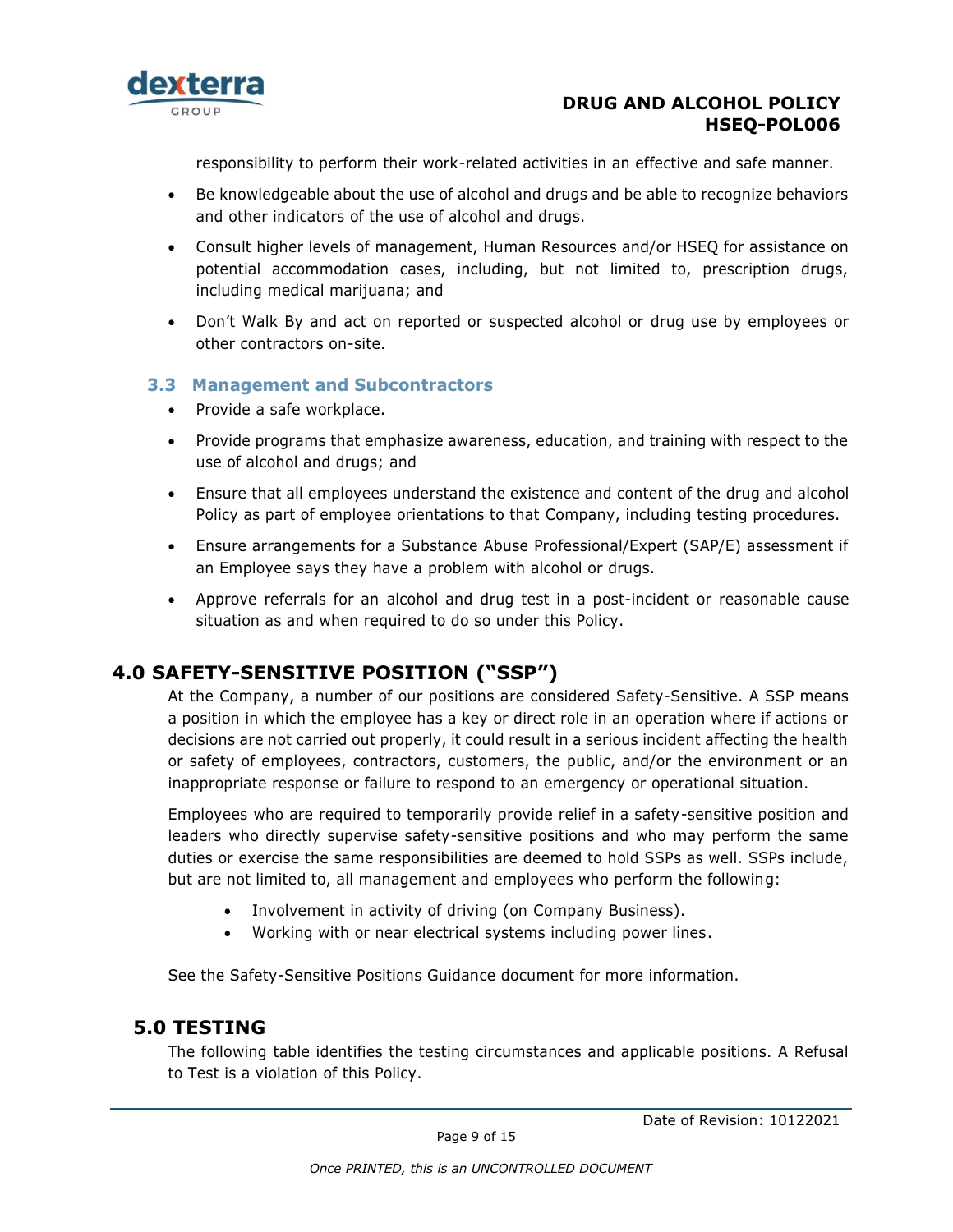

| <b>Testing Circumstances</b>                       | Safety-<br><b>Sensitive</b><br><b>Positions</b> | All other<br><b>Employees</b> |
|----------------------------------------------------|-------------------------------------------------|-------------------------------|
| Safety-Sensitive Position Pre-employment/ Transfer | <b>YES</b>                                      | NO                            |
| Reasonable Cause                                   | <b>YES</b>                                      | NO.                           |
| Post-Incident                                      | <b>YES</b>                                      | <b>YES</b>                    |
| Return-to-Duty - Post Violation/Post Treatment     | <b>YES</b>                                      | <b>YES</b>                    |
| Unannounced Follow-up- Post Violation/ Treatment   | <b>YES</b>                                      | <b>YES</b>                    |

### <span id="page-9-0"></span>**5.1 Safety-Sensitive Positions (Pre-Employment and Internal Transfer)**

- All external applicants shall pass an Alcohol and a Drug Test.
- In addition, all existing Employees applying for transfer from a non-Safety-Sensitive Position to a Safety-Sensitive Position shall pass an Alcohol and a Drug Test.
- Applicants are not eligible for the position if they refuse to participate in the testing program.
- For Internal Transfer Candidates failure to pass an Alcohol and a Drug test shall:
	- o Prevent the applicant for the Safety-Sensitive Position; and
	- o Result in a review of the circumstances to determine appropriate action regarding the applicant and their future eligibility for a Safety-Sensitive Position.
- Testing is not required in situations where the Employee is returning to work after a leave of absence or layoff, provided the Employee held a Safety-Sensitive Position under the Policy any time during the previous 90 days.

#### <span id="page-9-1"></span>**5.2 Reasonable Cause**

- An Investigation will be conducted by an employee's Supervisor, or a member of Management, when an employee's performance, actions, appearance, or conduct indicate that there is Reasonable Cause that they may not be Fit-for-Duty.
- Whenever an Investigation concludes there is Reasonable Cause to believe that the Employee is not, or may not be, Fit-for-Duty due to the use of Drugs or Alcohol, the following shall occur.
	- $\circ$  For Safety Sensitive Positions the results of the investigation shall be reviewed with another Supervisor, or other member of management for concurrence. If both agree with the results, Reasonable Cause Testing shall be required.
	- $\circ$  For all other Employees The results of the investigation shall be treated as a performance issue to be addressed by the employee's supervisor in conjunction with Human Resources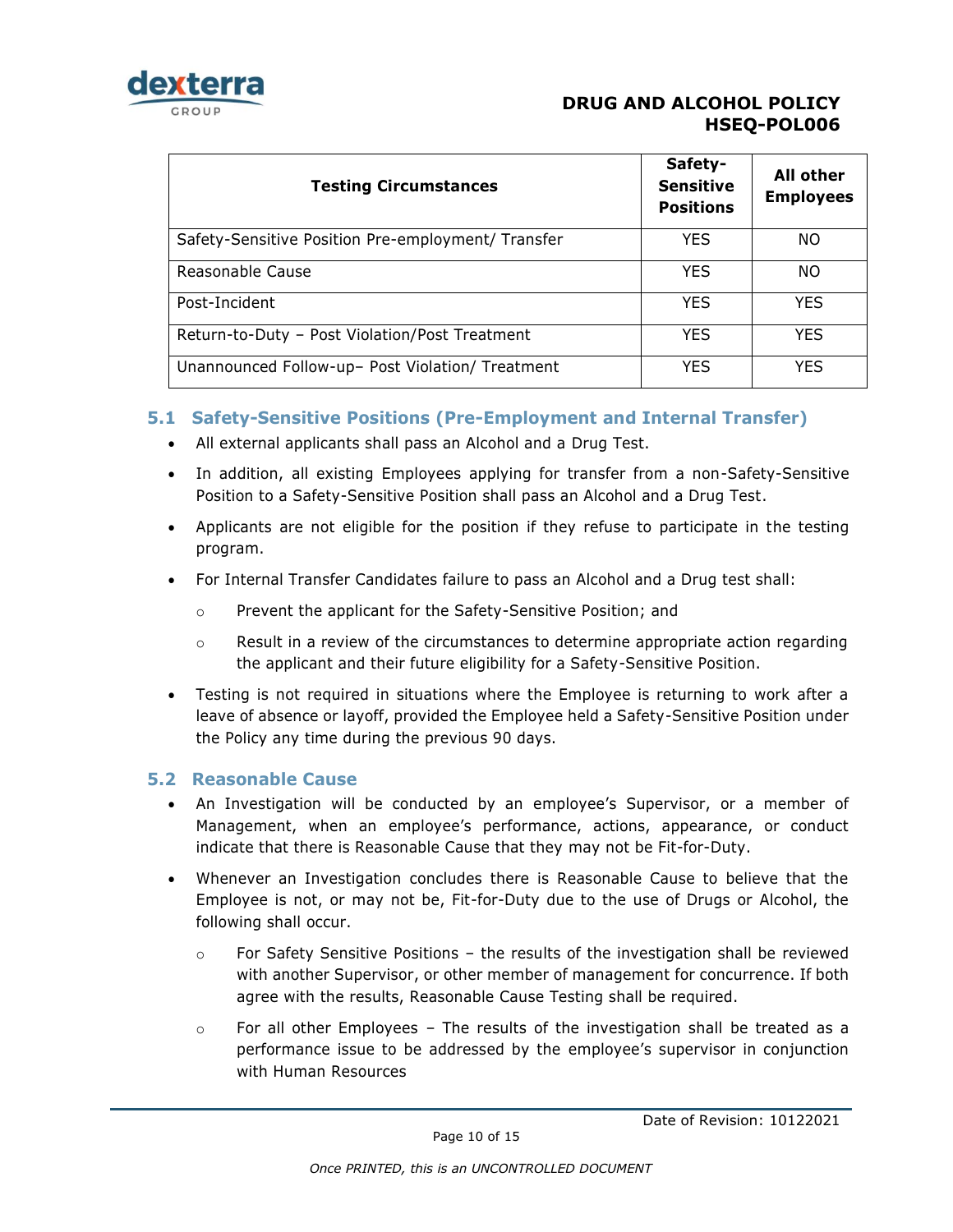

#### <span id="page-10-0"></span>**5.3 Post-Incident**

- Post-Incident Testing may be required for all Employees as part of an incident investigation.
- A post-incident investigation shall be conducted for serious and potentially fatal incidents to determine if an Alcohol and Drug Test is required. Whenever an investigation reveals that reasonable factors have been ruled out (e.g., Acts of God, Acts of Terrorism etc.), and that the Employee committed (or may have committed) Acts or Omissions that contributed to the incident, an Alcohol and Drug Test should be required.
- Testing will be conducted as soon as reasonably practicable following an incident.

#### <span id="page-10-1"></span>**5.4 Return-To-Duty – Post Violation/Post Treatment**

- Post testing, an SAP/E can assess if the Employee has an Alcohol or Drug dependency, make recommendations regarding education and treatment, and recommend an aftercare program which may include a Return-to-Duty Agreement.
- Employees shall be required to pass a Return-to-Duty test when:
	- o Employment is continued after a violation of this Policy, or
	- $\circ$  An Employee returns from successful treatment of a self-disclosed Alcohol or Drug dependency.

#### <span id="page-10-2"></span>**5.5 Unannounced Follow-Up Testing – Post Violation/Post Treatment**

- In situations when employment is continued after a Policy violation, employees shall be subject to unannounced testing as a condition of continued employment as set out in a Return-to-Duty Agreement.
- In addition, unannounced follow-up testing, when recommended by a SAP/E, may be used as a monitoring tool, to support the recovery of any Employee assuming duties after primary treatment for an Alcohol or Drug problem resulting from a request for assistance from Management. This requirement shall be identified in the Employee's written Return-to-Duty Agreement.

#### <span id="page-10-3"></span>**5.6 Additional Testing Factors**

- Possession of Alcohol or Drugs
	- $\circ$  Where there is reasonable cause to believe that alcohol, drugs, and/or drug paraphernalia are located on Company or client premises, Dexterra Group reserves the right to conduct unannounced searches of work premises, vehicles, tools, and equipment owned, leased or otherwise controlled by the Company or client.
	- o Where reasonable cause exists, a search an Employee's personal property, vehicles, clothing (including pat-down searches), and effects on Company or client premises may occur.
	- $\circ$  Refusal by an Employee to consent to such a search, when there is reasonable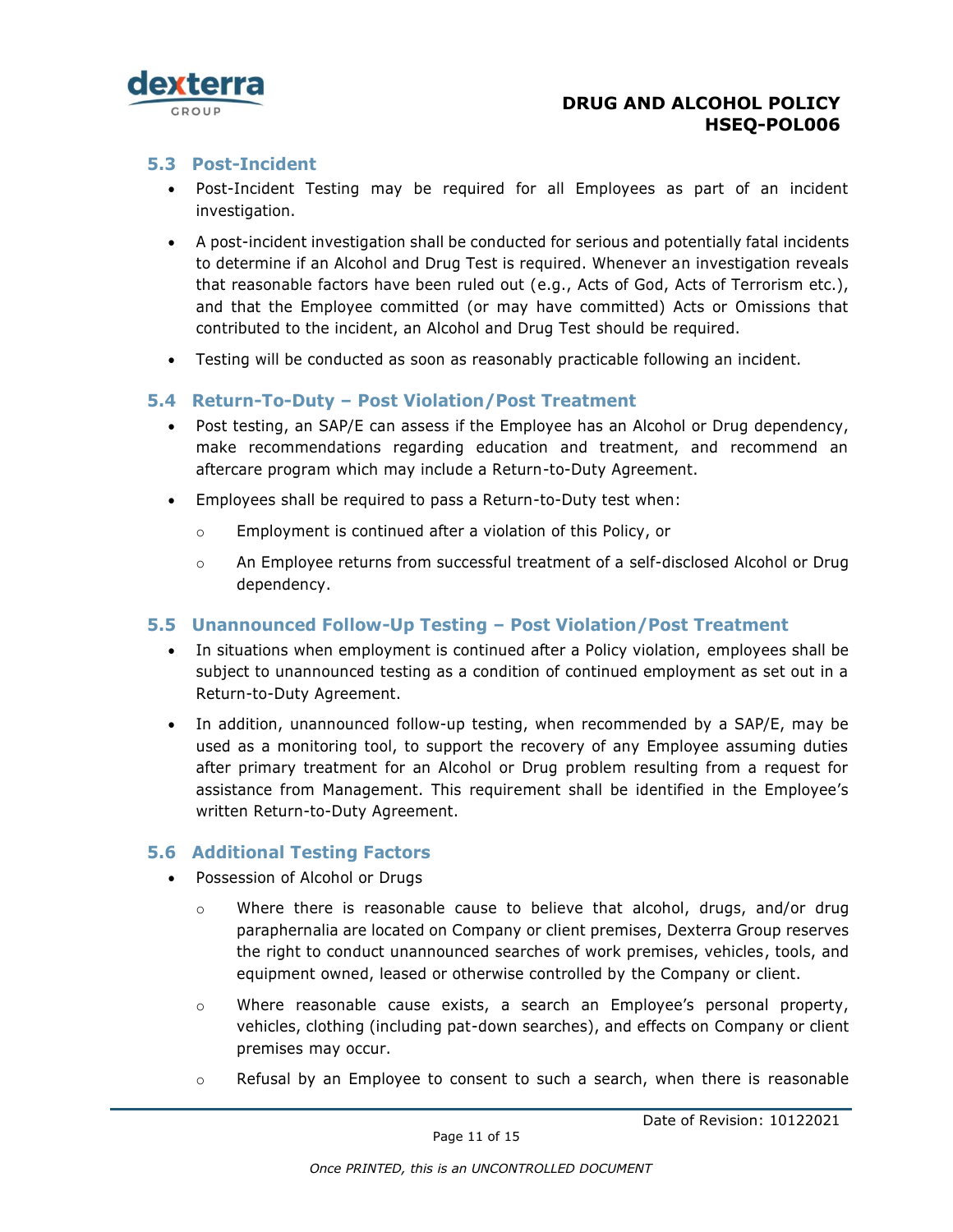

cause to conduct one, will be treated as non-compliance with this Policy, and may include performance coaching and corrective action, up to and including termination.

- $\circ$  Supervisors shall identify situations where a search is justified based on a combination of indicators, which include (but are not limited to) behaviour, odour, and/or presence of drug paraphernalia. Supervisors shall consult with Human Resources and/or HSEQ, who, in conjunction with the appropriate member of Management, shall determine if a search shall be initiated.
- $\circ$  Searches conducted at Company or client offices, or operating facilities shall be conducted by the most senior level of Management available at that location with the support of security (if applicable). In certain cases, where consent is refused, police may be requested to carry out the search.

# **6.0 ANALYTICAL METHODS**

<span id="page-11-0"></span>If an employee is required to submit to a drug and alcohol test, they will be required to give a sample. The employee being tested will be directed (and transported if necessary) to a collection site, or a collection technician will attend the worksite. The employee must allow the collection site person to inspect them to determine that no items are present which could be used to adulterate a specimen. The employee must give up possession of any item that could be used to adulterate a specimen to the collection site person until the donor has completed the testing process.

The collection technician must establish the identity of the donor.

Employees will be deemed to have produced a non-negative sample if they test above the concentrations noted below.

With an alcohol level equal to or more than 0.04 grams per 210 liters of breath as determined by a breath alcohol test (BAT)

| <b>Urine drug concentration limits</b> |                                                                     |                                                                         |  |
|----------------------------------------|---------------------------------------------------------------------|-------------------------------------------------------------------------|--|
| Drugs or classes of drugs              | <b>Screening concentration</b><br>equal to or in excess of<br>ng/mL | <b>Confirmation</b><br>concentration* equal to or<br>in excess of ng/mL |  |
| Marijuana metabolite                   | 50                                                                  | 15                                                                      |  |
| Cocaine metabolite                     | 150                                                                 | 100                                                                     |  |
| Opioids                                |                                                                     |                                                                         |  |
| - Codeine                              | 2000                                                                | 2000                                                                    |  |
| - Morphine                             | 2000                                                                | 2000                                                                    |  |
| - Hydrocodone                          | 300                                                                 | 300                                                                     |  |
| - Hydromorphone                        | 300                                                                 | 300                                                                     |  |
| - Oxycodone                            | 100                                                                 | 100                                                                     |  |
| - Oxymorphone                          | 100                                                                 | 100                                                                     |  |
| 6-Acetylmorphine                       | 10                                                                  | 10                                                                      |  |
| Phencyclidine                          | 25                                                                  | 25                                                                      |  |
| Amphetamines                           | 500                                                                 |                                                                         |  |
| - Amphetamine                          |                                                                     | 250                                                                     |  |

Date of Revision: 10122021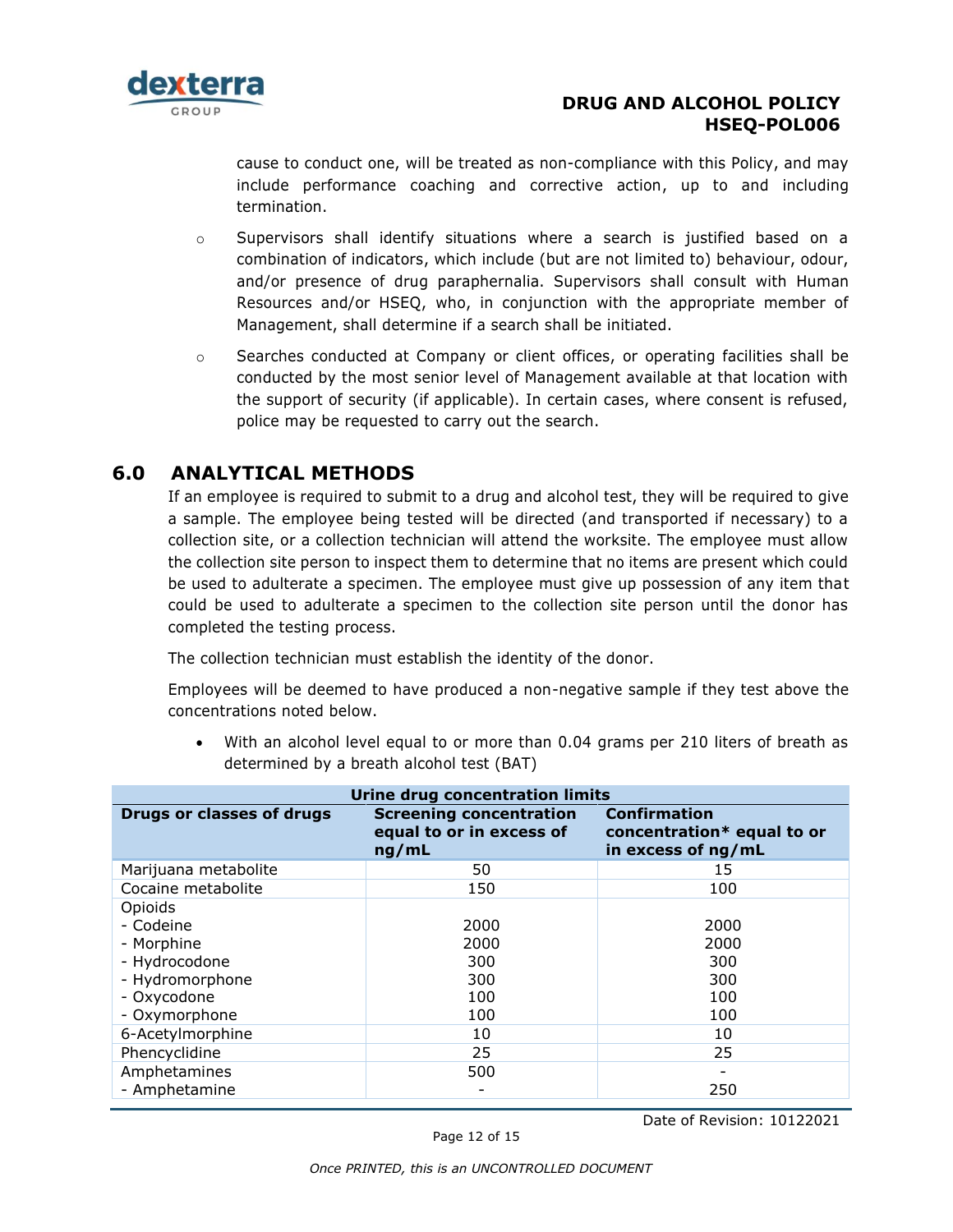

| Urine drug concentration limits                                                                                      |                                                                     |                                                                         |  |
|----------------------------------------------------------------------------------------------------------------------|---------------------------------------------------------------------|-------------------------------------------------------------------------|--|
| Drugs or classes of drugs                                                                                            | <b>Screening concentration</b><br>equal to or in excess of<br>ng/mL | <b>Confirmation</b><br>concentration* equal to or<br>in excess of ng/mL |  |
| - Methamphetamine                                                                                                    |                                                                     | 250                                                                     |  |
| - $MDMA1$                                                                                                            | 500                                                                 | 250                                                                     |  |
| - $MDA2$                                                                                                             | $\overline{\phantom{0}}$                                            | 250                                                                     |  |
| Source: U.S. Department of Transportation, Rule 49 CFR Part 40, January 1, 2018.<br>1. Methylenedioxymethamphetamine |                                                                     |                                                                         |  |

2. Methylenedioxyamphetamine

| <b>Oral Fluid concentration limits</b>                                                                          |                                                                     |                                                                         |  |
|-----------------------------------------------------------------------------------------------------------------|---------------------------------------------------------------------|-------------------------------------------------------------------------|--|
| <b>Drugs or classes of drugs</b>                                                                                | <b>Screening concentration</b><br>equal to or in excess of<br>ng/mL | <b>Confirmation</b><br>concentration* equal to or<br>in excess of ng/mL |  |
| Marijuana (THC)                                                                                                 | 4                                                                   |                                                                         |  |
| Cocaine metabolite<br>- Cocaine or Benzoylecgonine                                                              | 20                                                                  | 8                                                                       |  |
| Opioids                                                                                                         | 40                                                                  |                                                                         |  |
| - Codeine                                                                                                       |                                                                     | 40                                                                      |  |
| - Morphine                                                                                                      |                                                                     | 40                                                                      |  |
| - Hydrocodone                                                                                                   |                                                                     | 40                                                                      |  |
| - Hydromorphone                                                                                                 |                                                                     | 40                                                                      |  |
| - Oxycodone                                                                                                     |                                                                     | 40                                                                      |  |
| - Oxymorphone                                                                                                   |                                                                     | 40                                                                      |  |
| 6-Acetylmorphine                                                                                                |                                                                     | 4                                                                       |  |
| Phencyclidine                                                                                                   | 10                                                                  | 10                                                                      |  |
| Amphetamines                                                                                                    | 50                                                                  |                                                                         |  |
| - Amphetamine                                                                                                   |                                                                     | 50                                                                      |  |
| - Methamphetamine                                                                                               |                                                                     | 50                                                                      |  |
| $-MDMA1$                                                                                                        |                                                                     | 50                                                                      |  |
| $-MDA2$                                                                                                         |                                                                     | 50                                                                      |  |
| Source: COAA and Energy Safety Canada, 2018<br>1. Methylenedioxymethamphetamine<br>2. Methylenedioxyamphetamine |                                                                     |                                                                         |  |

Refusal to comply with a request to submit to an alcohol or drug test made by a representative of the Company or an attempt to tamper with a sample for an alcohol or drug test will draw an adverse assumption and be deemed a failed test. Disciplinary sanctions are applicable in these instances.

The report to the Company will include whether the test results are negative or positive, as well as if tests have been tampered with or otherwise invalidated.

If the employee has an acceptable explanation that could contribute to a false positive, that will be discussed, and the results amended, if confirmed by a medical professional.

## <span id="page-12-0"></span>**7.0 CONFIDENTIALITY**

Confidentiality shall be maintained to the fullest extent possible, except where limited

Page 13 of 15

Date of Revision: 10122021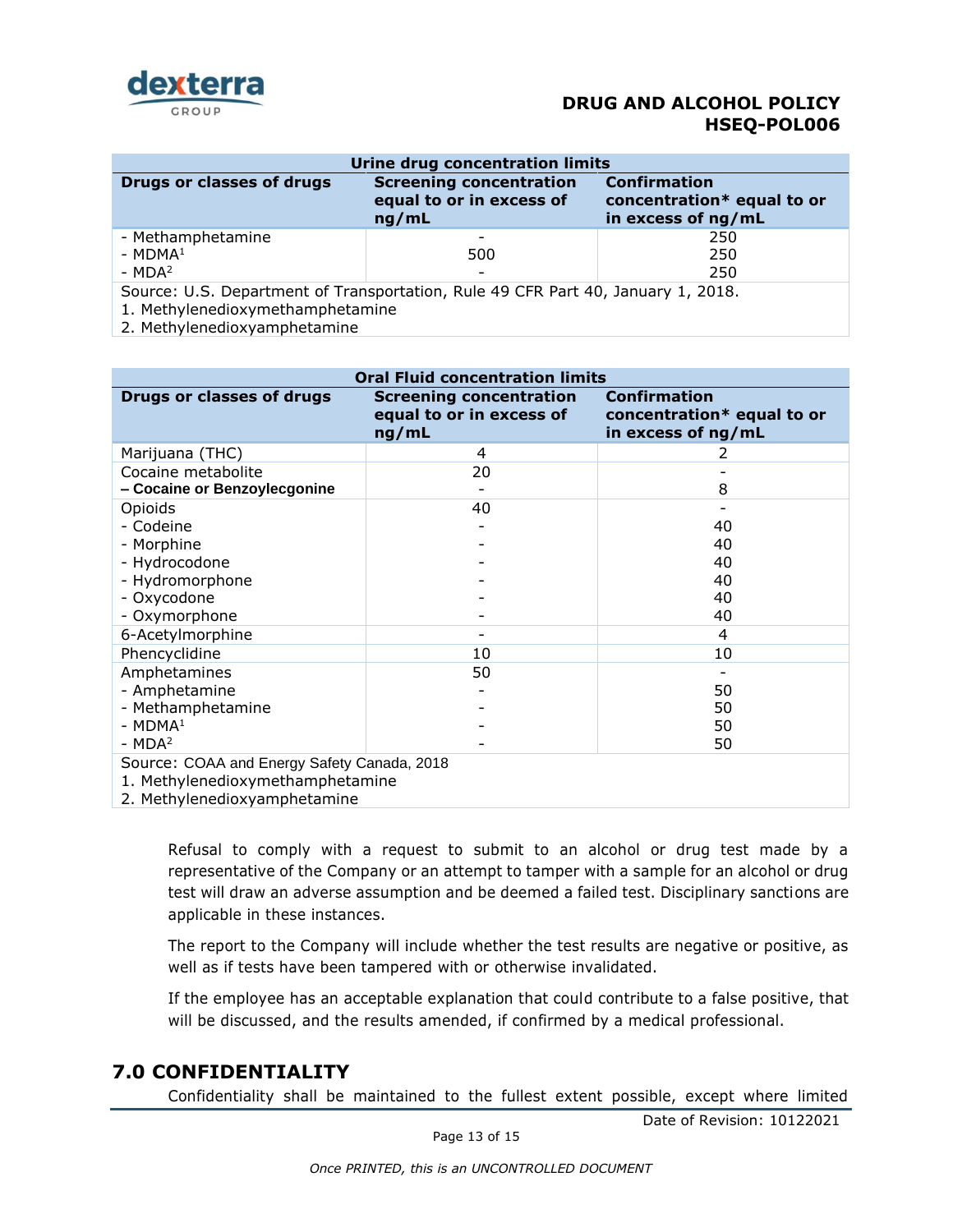

disclosure is necessary for related health and safety concerns (e.g., it is deemed a potential for risk to self, others or the Company). Only the information strictly limited to the level of functionality of an Employee (e.g., Fitness-for-Duty and any restrictions that may apply) shall be shared with Management for purposes of determining whether the Employee is Fitfor-Duty, is assigned the appropriate work accommodation, and/or work designing a Returnto-Duty Agreement.

To preserve the confidentiality of test results, Dexterra Group will not disclose the test results to any person other than a person who needs to know the test results to discharge an obligation under the Drug and Alcohol Policy. The employee who was tested will receive a written report with the test results; this report is confidential.

Line Managers must not disclose any information to any person other than a person who needs to know or as required by law.

# <span id="page-13-0"></span>**8.0 PERFORMANCE COACHING AND CORRECTIVE ACTION**

All Employees will have access to this Policy. Deviation from the above terms may result in performance coaching and corrective action, up to, and including termination. Any resulting termination will be considered a 'termination with cause" and not subject to notice or remuneration in lieu.

Before disciplinary action is taken an investigation will be conducted to verify that a Policy violation has occurred. Therefore, management has the authority and discretion to hold out of service, with or without pay as may be determined by management, any Employee who is believed to be involved in an incident that could lead to performance coaching and corrective action pending the results of the investigation. The appropriate action in each case depends on the nature of the Policy violation and the circumstances surrounding the situation.

If it is determined that employment shall be continued in a specific circumstance, the Employee shall enter into a written Return-to-Duty Agreement governing their continued employment, which may require any or all of the following actions, or any other additional conditions appropriate to the situation as follows:

- o Temporary removal from their position.
- $\circ$  Adherence to any recommended treatment and aftercare program by an SAP/E or qualified addictions expert.
- o Maintenance of sobriety and satisfactory performance while on duty.
- o Successful completion of a Return-to-Duty test.
- $\circ$  Unannounced testing for a period determined on a case-by-case basis, and
- o No further violations of the Policy.

Failure to meet the requirements of the Return-to-Duty Agreement during the monitoring period may be grounds for termination of employment.